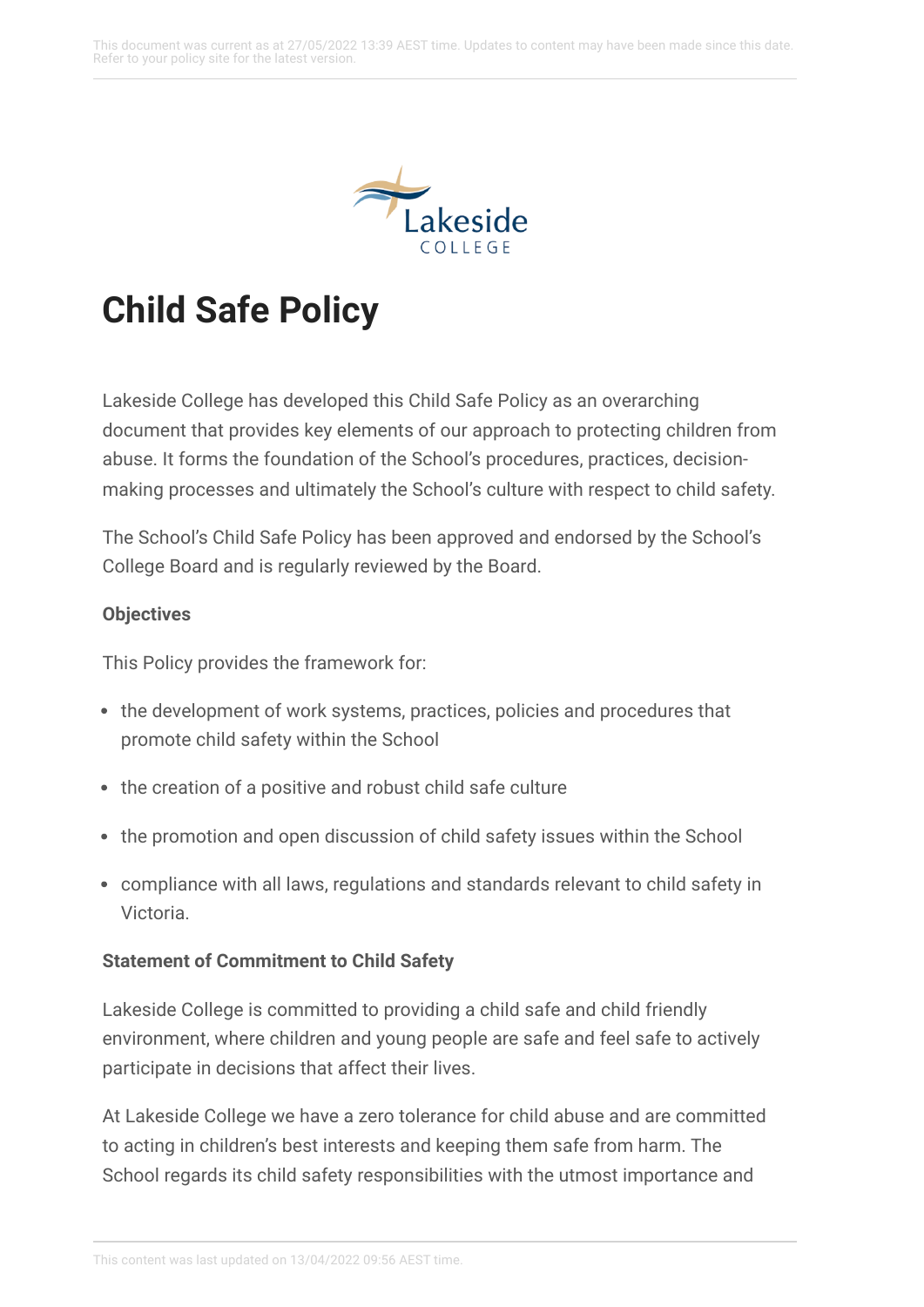as such, is committed to providing the necessary resources to ensure compliance with all relevant child safety laws and regulations and maintain a child safe culture.

### **Child Safe Values and Principles**

The School's commitment to child safety is based on the following overarching principles that guide the development and regular review of our work systems, practices, policies and procedures to protect children from abuse.

- 1. All children have the right to be safe.
- 2. The welfare and best interests of the child are paramount.
- 3. The views of the child and a child's privacy must be respected.
- 4. Clear expectations for appropriate behaviour with children are established in our Child Safety Code of Conduct and Staff and Student Professional Boundaries policy.
- 5. The safety of children is dependent upon the existence of a child safe culture.
- 6. Child safety awareness is promoted and openly discussed within our School community.
- 7. Procedures are in place to screen all staff, Direct Contact Volunteers\*\*, Third Party Contractors and External Education Providers who have direct contact with children.
- 8. Child safety and protection is everyone's responsibility.
- 9. Child safety training is mandatory for all College Board members, staff and Direct Contact Volunteers.
- 10. Procedures for responding to alleged or suspected incidents of child abuse are simple and accessible for all members of the School community.
- 11. Children from culturally or linguistically diverse backgrounds, Aboriginal or Torres Strait Islander Children and other children who are vulnerable (such as children in out-of-home care or children of diverse sexuality) have the right to special care and support.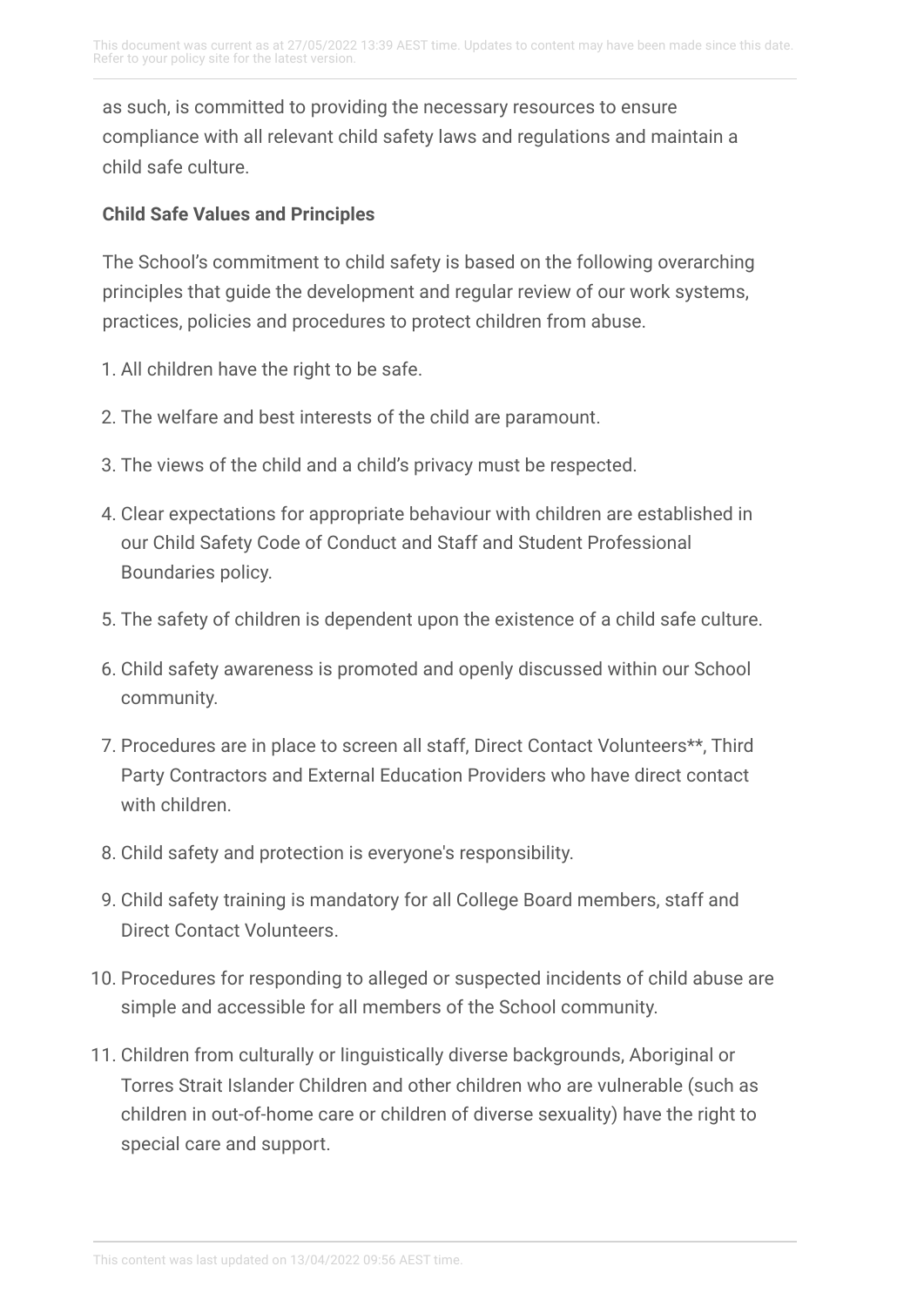# 12. Children who have any kind of disability have the right to special care and support.

\*\*Direct Contact Volunteers are those volunteers who are involved in providing support, guidance and supervision directly to students and could potentially have direct contact with students during the normal course of providing the volunteer service.

The Worker Screening Act 2020 (Vic) defines "direct contact" as any contact between <sup>a</sup> person and <sup>a</sup> child (aged under 18) that involves:

- physical contact;
- face to face contact;
- contact by post or other written communication;
- contact by telephone or other oral communication; or
- contact by email or other electronic communication.

Examples of Direct Contact Volunteer activities may include volunteers involved in School camps and excursions, coaching sporting teams or assisting in learning activities.

# **Child Safety Program**

Lakeside College is committed to the effective implementation of our Child Safety Program and ensuring that it is appropriately reviewed and updated. We adopt a risk management approach by identifying key risk indicators and assessing child safety risks based on a range of factors including the nature of our School's activities, physical and online environments and the characteristics of the student body.

Our Child Safety Program relates to all aspects of protecting children from abuse and establishes work systems, practices, policies and procedures to protect children from abuse. It includes:

- clear information as to what constitutes child abuse and associated key risk indicators
- clear procedures for responding to and reporting allegations of child abuse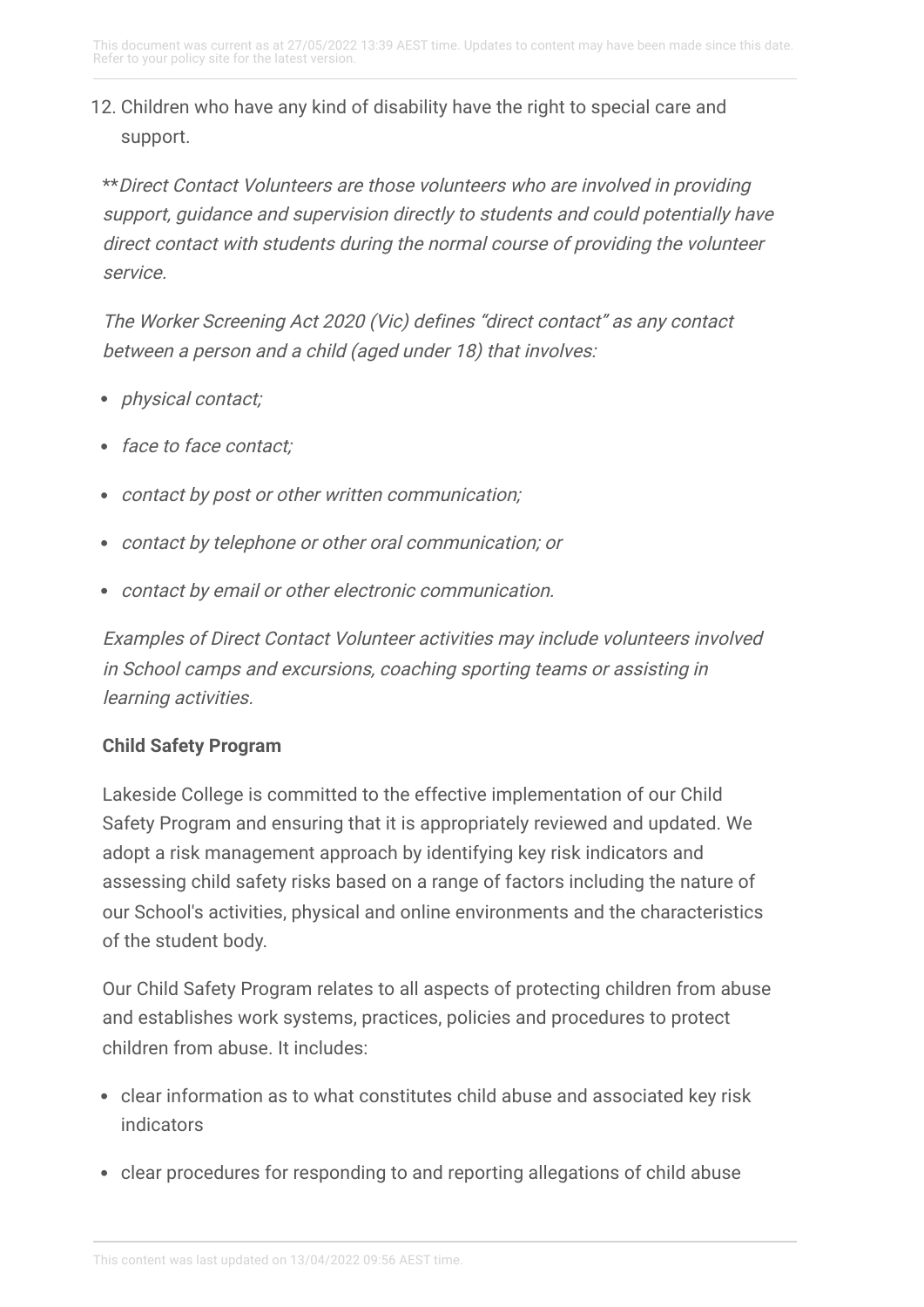- strategies to support, encourage and enable staff, Volunteers, Third Party Contractors, External Education Providers, parents/carers and students to understand, identify, discuss and report child safety matters
- procedures for recruiting and screening College Board members, staff, Direct Contact Volunteers, Third Party Contractors and External Education Providers
- procedures for reporting reportable conduct and/or misconduct
- pastoral care strategies designed to empower students and keep them safe
- policies with respect to cultural diversity and students with disabilities
- a child safety training program
- information regarding the steps to take after a disclosure of abuse to protect, support and assist children
- guidelines with respect to record keeping and confidentiality
- policies to ensure compliance with all relevant laws, regulations and standards (including the Victorian Child Safe Standards)
- a system for continuous review and improvement.

As a part of Lakeside College's induction process, all staff and Direct Contact Volunteers are required to complete a selection of training modules on the content of our Child Safety Program.

Ongoing child safety training is provided at least annually.

Staff, Volunteers, Third Party Contractors and External Education Providers are supported and supervised by the School's Child [Protection](https://lakesidecollege.policyconnect.com.au/module/53/page/b8877a38-8408-4730-979b-53cb1705529a.md) Officers to ensure that they are compliant with the School's approach to child safety.

## **Responsibilities**

Child safety is everyone's responsibility. At Lakeside College, the College Board and staff, as well as Volunteers, have a shared responsibility for contributing to the safety and protection of children. Specific responsibilities include:

# **College Board**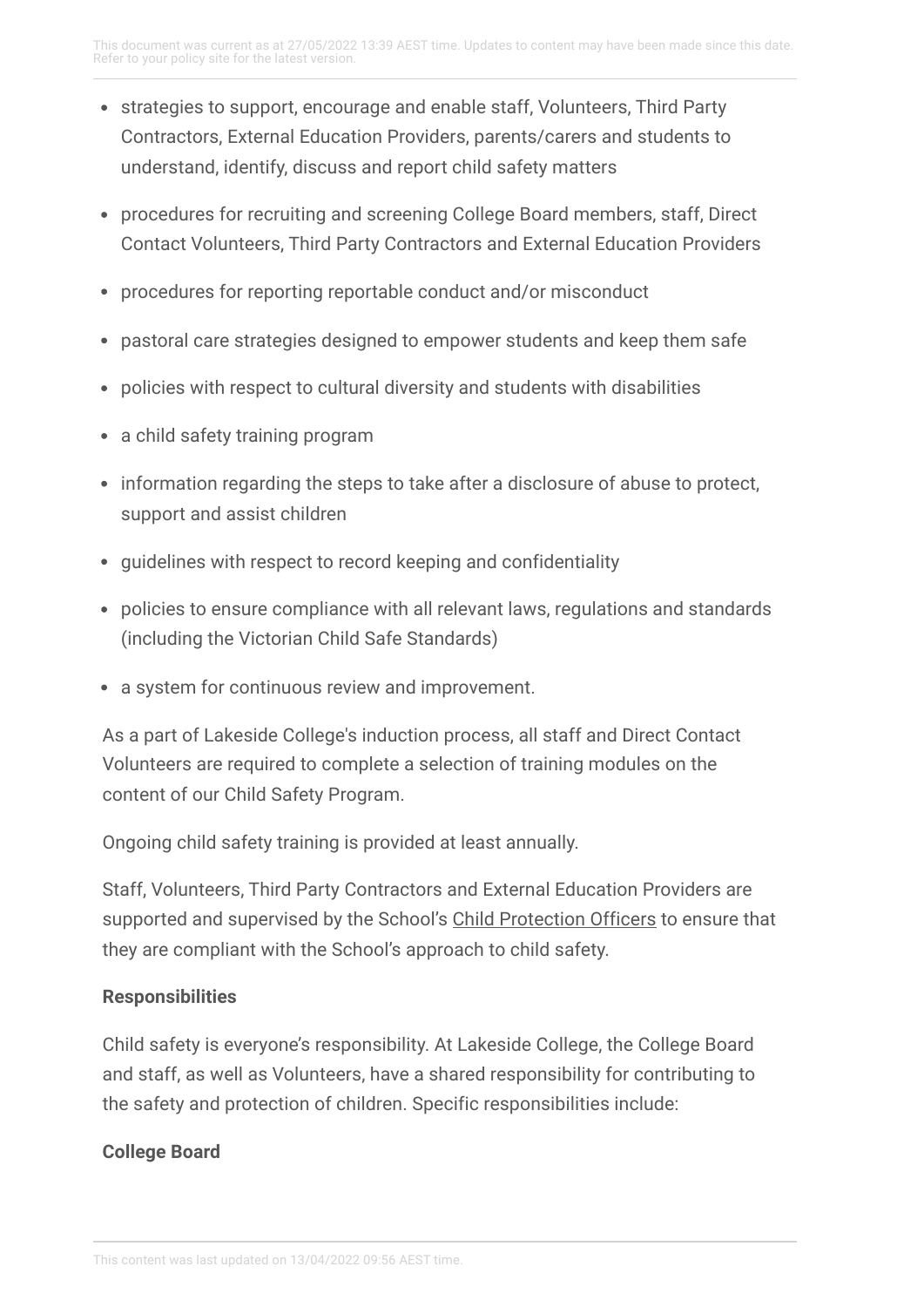Each member of the College Board is required to ensure that appropriate resources are made available to allow the School's Child Safe Policy and the Child Safety Program to be effectively implemented within the School and are responsible for holding the Principal and the Management Team accountable for effective implementation.

# **The Principal**

The Principal is responsible, and will be accountable for, taking all practical measures to ensure that this Child Safe Policy and the School's Child Safety Program are implemented effectively and that a strong and sustainable child safety culture is maintained within the School.

# **The School's Child Protection Officers**

A number of staff members have been nominated as the School's Child Protection Officers. Our Child Protection Officers receive additional specialised training with respect to child safety issues. They are the first point of contact for raising child safety concerns within the School. They are also responsible for championing child safety within the School and assisting in coordinating responses to child safety incidents.

# **Staff Members**

All staff are required to be familiar with the content of our Child Safe Policy and our Child Safety Program and their legal obligations with respect to the reporting of child abuse. It is each individual's responsibility to be aware of key risk indicators of child abuse, to be observant, and to raise any concerns they may have relating to child abuse with one of the School's Child Protection Officers.

## **Direct Contact Volunteers**

All Direct Contact Volunteers, as defined in this policy, are required to be familiar with the content of our Child Safety Program, particularly this Child Safe Policy and our Child Safety Code of Conduct, and their legal obligations with respect to the reporting of child abuse.

It is each individual's responsibility to be aware of key risk indicators of child abuse, to be observant, and to raise any concerns they may have relating to child abuse with one of the School's Child Protection Officers.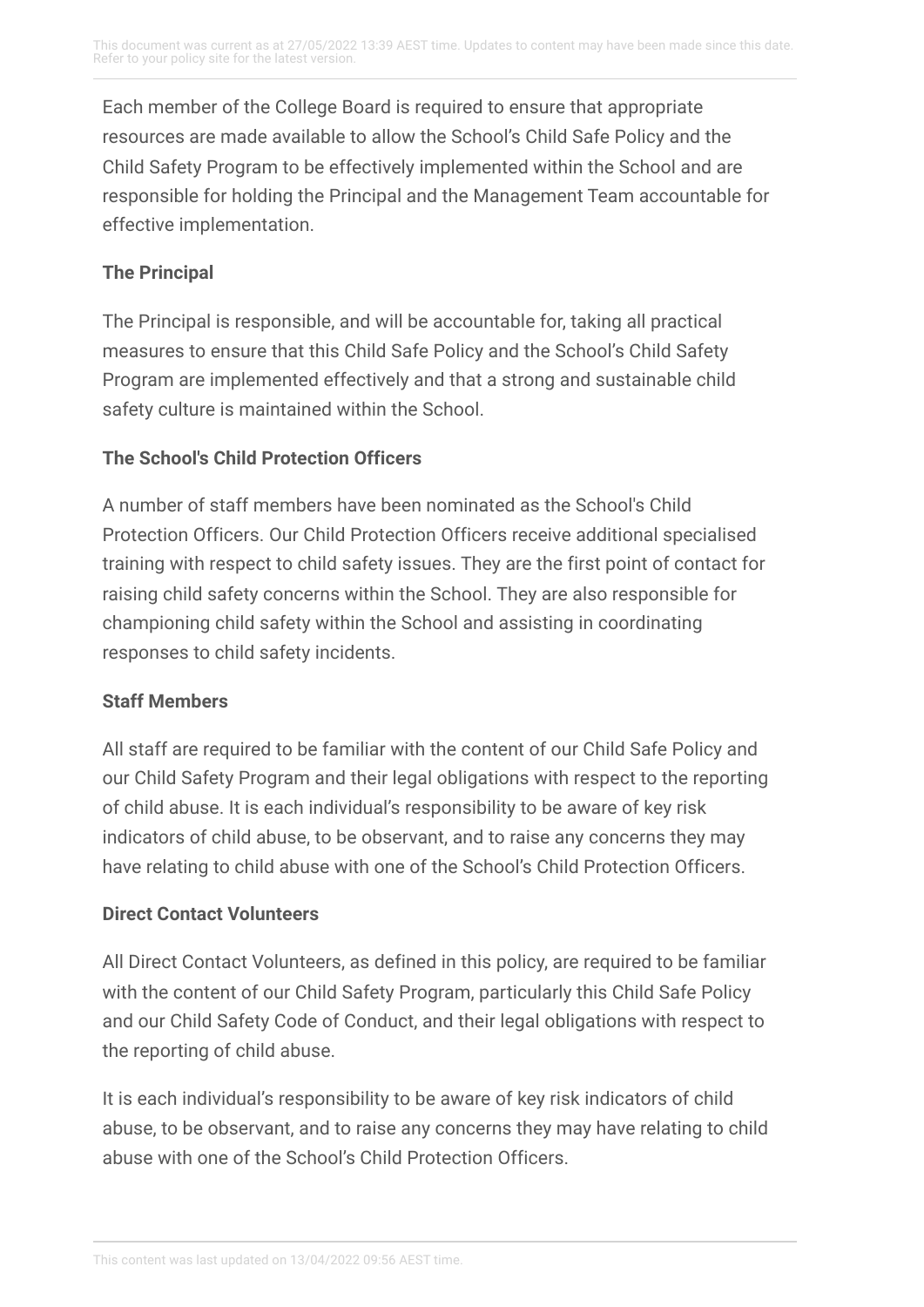### **Indirect Contact Volunteers**

Indirect Contact Volunteers are those volunteers who are involved in providing support and services whilst not directly assisting a specific group of students.

All Indirect Contact Volunteers are responsible for contributing to the safety and protection of children in the School environment.

All Indirect Contact Volunteers are required by the School to be familiar with our Child Safe Policy and our Child Safety Code of Conduct.

Examples of Indirect Contact Volunteer activities may include assisting with School administrative functions.

#### **Third Party Contractors**

All Third Party Contractors engaged by the School are responsible for contributing to the safety and protection of children in the School environment.

Third Party Contractors include, for example, maintenance and building personnel, consultants, casual teachers, tutors, sports coaches and School cleaners.

This also includes music teachers and other extra-curricular teachers and instructors who are engaged by students and their families directly, rather than the School, but have an agreement with the School to use the School's facilities.

All Third Party Contractors engaged by the School are required by the School to be familiar with our Child Safe Policy and our Child Safety Code of Conduct.

The School may include this requirement in the written agreement between it and the Third Party Contractor.

#### **External Education Providers**

An External Education Provider is any organisation that the School has arranged to deliver a specified course of study that is part of the curriculum, to a student or students enrolled at the School.

The delivery of such a course may take place on School premises or elsewhere.

All External Education Providers engaged by the School are responsible for contributing to the safety and protection of children in the School environment.